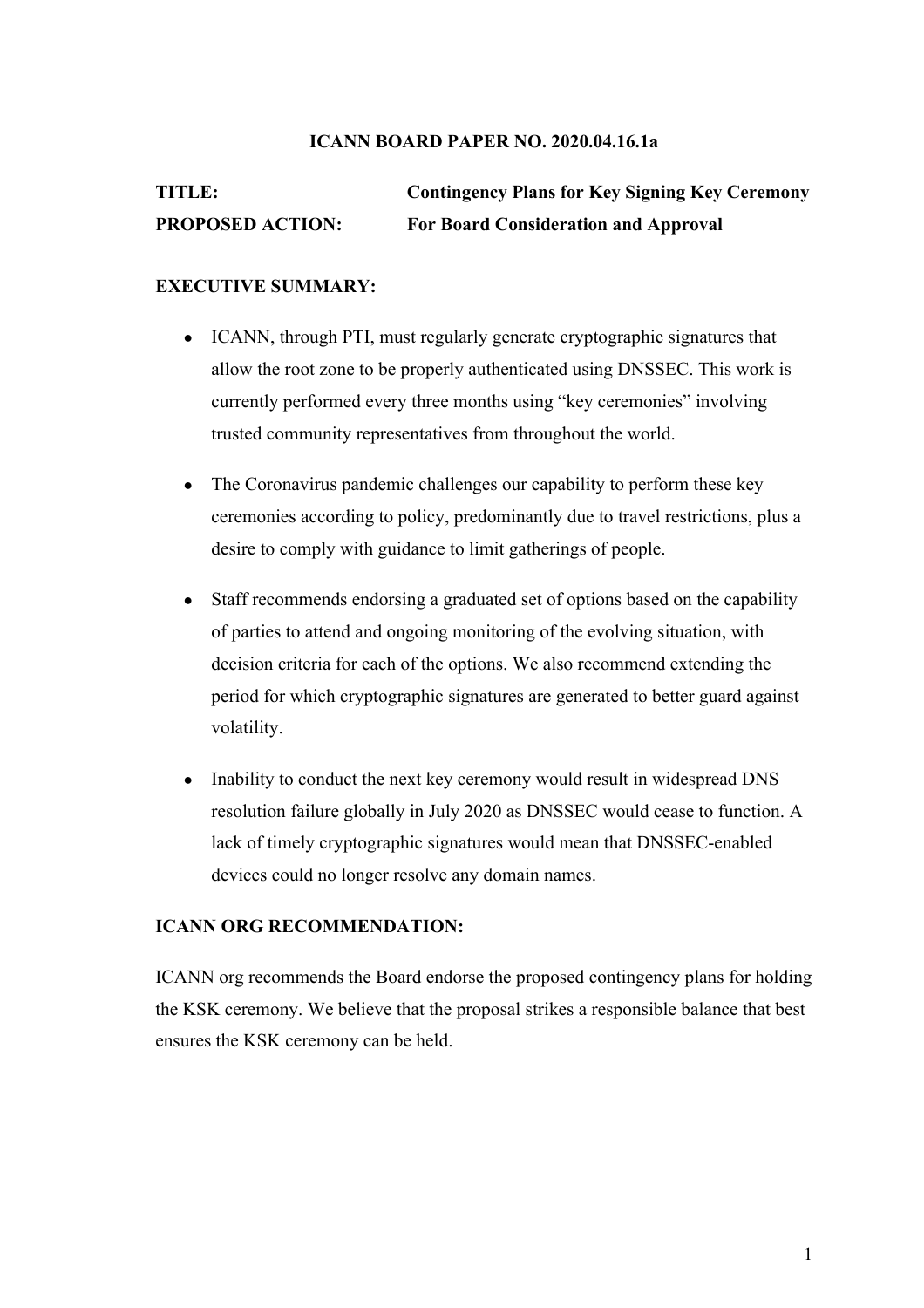### **PROPOSED RESOLUTION**:

Whereas, ICANN, through its affiliate PTI, must regularly generate cryptographic signatures that allow the root zone to be properly authenticated using DNSSEC. This work is currently performed every three months using "key ceremonies" involving trusted community representatives from throughout the world, governed by the DNSSEC Practice Statement.

Whereas, in December 2019, a new strain of coronavirus, causing a disease referred to as COVID-19, emerged and on 30 January 2020 was declared by the World Health Organization (WHO) as a public health emergency of international concern. On 11 March 2020, the WHO publicly characterized COVID-19 as a pandemic.

Whereas, the COVID-19 pandemic challenges ICANN's ability to perform the key ceremonies according to policy, due to global travel restrictions and guidance from governments and health authorities to limit gatherings of people.

Whereas, in the face of the COVID-19 pandemic, ICANN has developed contingency plans with a graduated approach to holding the key ceremony, initially providing for maximum participation, and incrementally deciding upon alternatives if participation is not possible.

Whereas, there is sufficient uncertainty whether a subsequent ceremony can be held in an orderly manner later in the year, and there are options under consideration that will reduce this risk by holding a ceremony that produces cryptographic signatures for an extended period of time.

Resolved (2020.04.16.xx), the Board finds the contingency plans to be in the best interests of ICANN and in the global public interest, and authorizes the President and CEO, or his designee(s), in consultation with the PTI President, to take all necessary steps to perform the key signing ceremonies as provided in the contingency plans.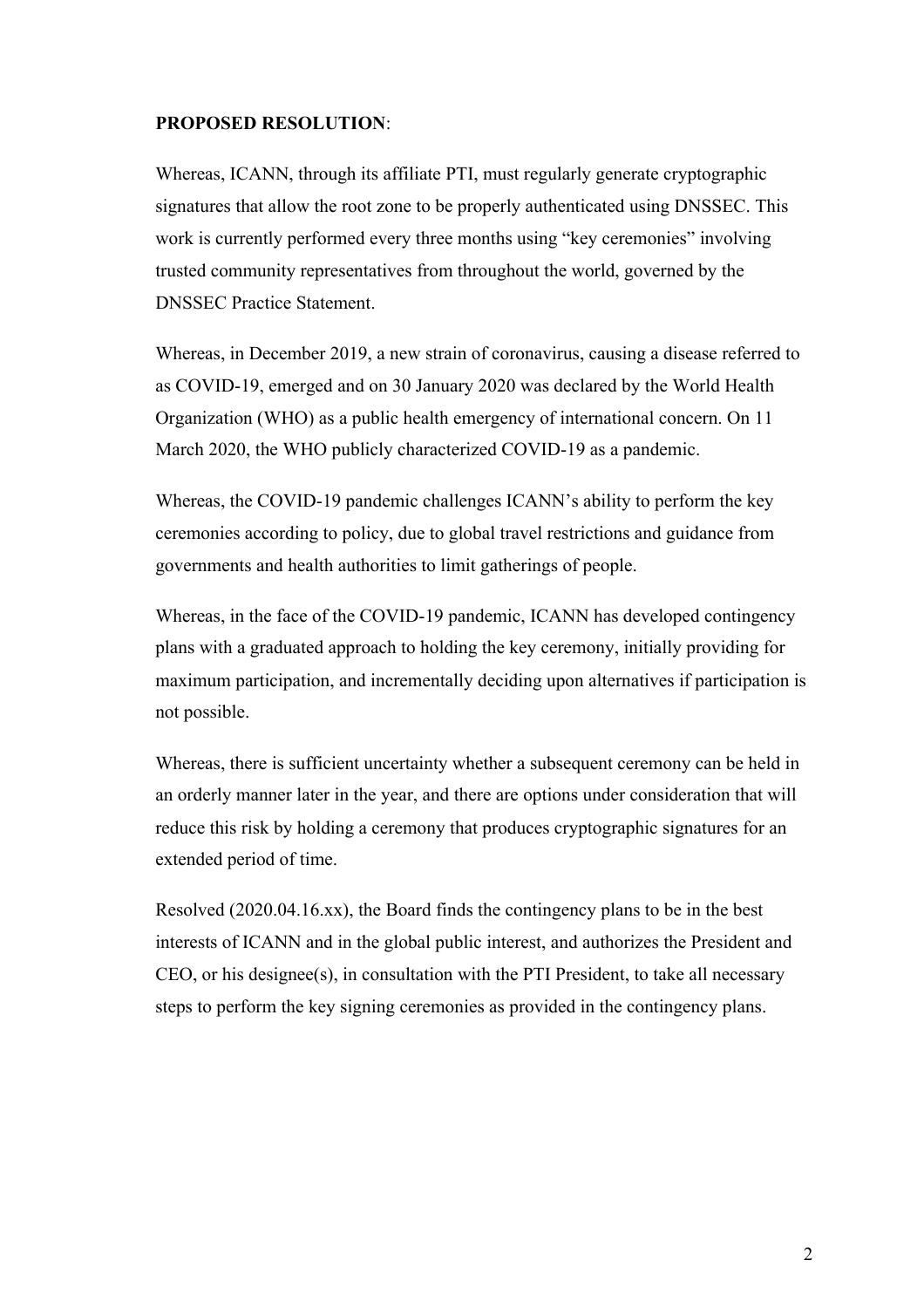### **PROPOSED RATIONALE:**

### **1. Introduction**

The Root Zone Key Signing Key (Root KSK) is managed using a system that deliberately disperses a number of trusted roles both logically and geographically as a security measure that is designed to reduce risk of collusion between parties to perform unplanned activity. In normal operations, many of these trusted role-players need to converge at one of two ICANN-managed sites (key management facilities, or KMFs) to perform "ceremonies" where each performs their role to perform essential KSK procedures, typically once every three months.

Due to the 2020 Coronavirus pandemic, ICANN org staff's mobility has been curtailed and other companies that supply these trusted roles are enacting similar policies. Further, governments have implemented travel restrictions that have a similar effect of reducing mobility. There is a significant risk that these events reduce participation below minimums that harm KSK management. Without effective contingency plans, the inability to perform successful KSK operations would ultimately mean a widespread catastrophic failure of the DNS.

## **2. Board Remit**

The Board's action on this matter is in-line with precedent concerning significant decisions around the operations of the DNSSEC key signing key that could have widespread community impact. In the past, the ICANN Board adopted a resolution authorizing proceeding with the first key-signing key rollover.

### **3. Proposal**

The Board's action today is to authorize the President and CEO, in consultation with the PTI President, to take all necessary steps to perform the key signing ceremonies as outlined in the following contingency plans. The ceremony management approach in the contingency plans contains two key components: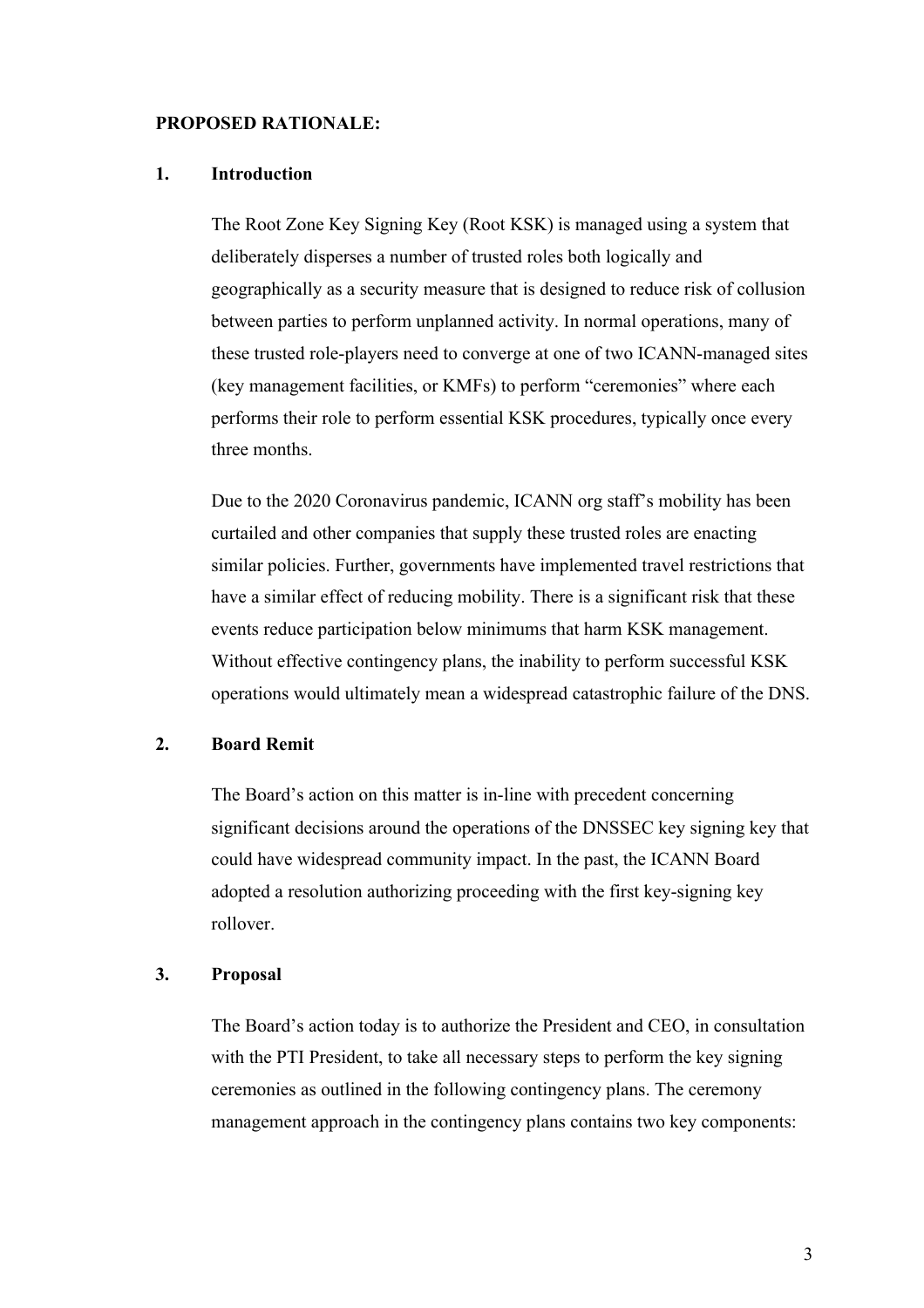- 1. A graduated approach to holding the ceremony, initially providing for maximum participation, and incrementally deciding upon alternatives if participation is not possible.
- 2. Seek to implement a contingency to sign for additional quarters at the next ceremony, which will provide operational resilience against a period of anticipated high volatility.

The associated procedures and policies were updated to reflect these new procedures during a meeting of ICANN's Policy Management Authority on 6 April 2020. In particular, the DNSSEC Practice Statement<sup>1</sup> (DPS) formally governs how KSK management is performed, and has been revised to allow for implementation of the presented options following proper authorization by management.

## **3.1 Planned scenarios for holding KSK Ceremony 41**

The graduated approach consists of four options, ranked from most desirable to least desirable. Each has associated conditions and approval processes for moving to the next option:

## **3.1.1 Option A: Hold the April 2020 Ceremony as planned**

The 41st KSK ceremony is currently scheduled for 23 April in Culpeper, Virginia. The ceremony can continue to be held that date according to normal procedure if the minimum number of attendees are present, including three trusted community representatives.

Key risks: Holding the ceremony as planned relies on international mobility of trusted community representatives which is currently severely compromised, and the future evolution of these restrictions is unpredictable. Staff mobility is also impacted domestically.

 $1$  https://www.iana.org/dnssec/dps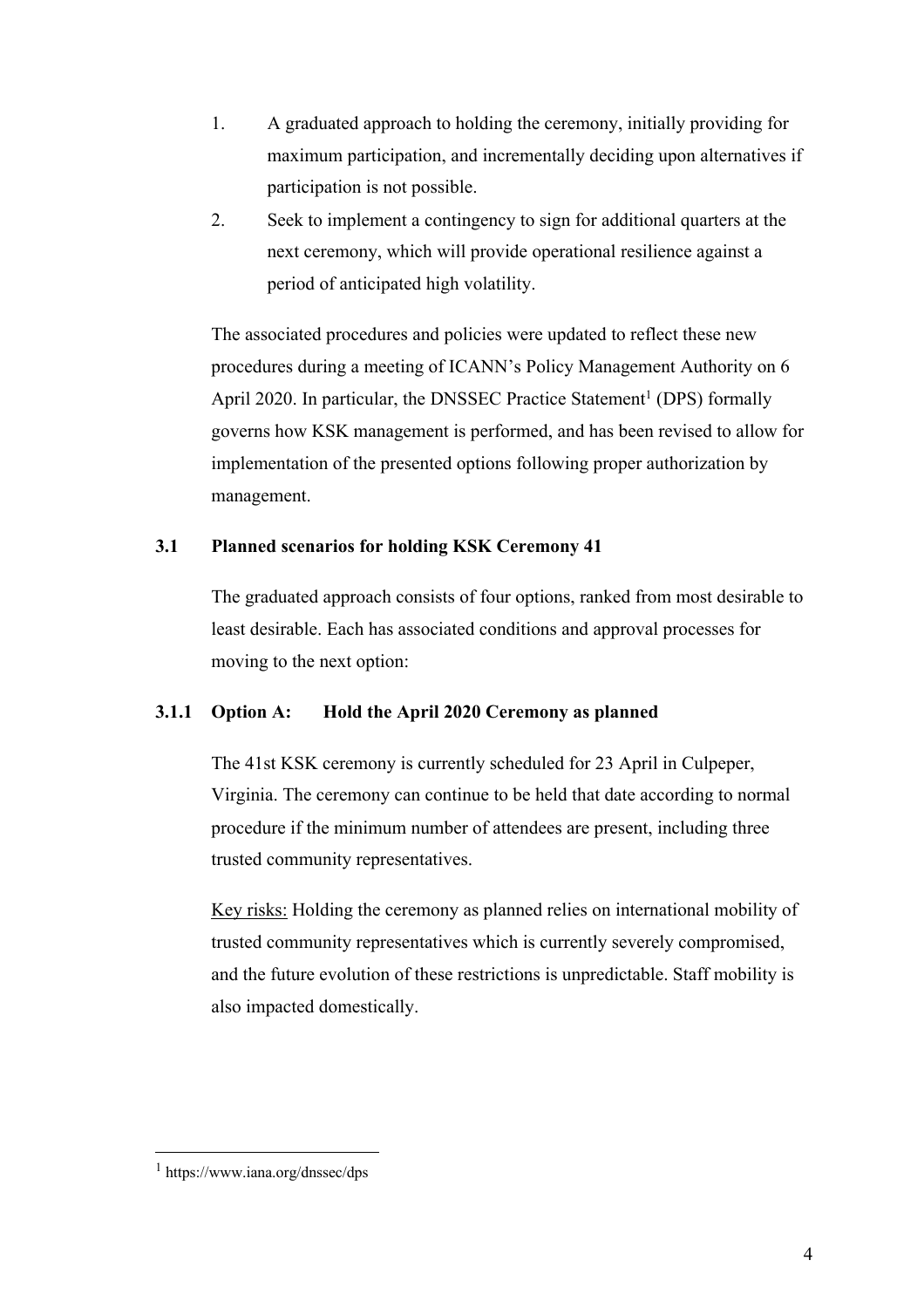Proceeding to Option B: If in the judgment of the President of PTI the situation does not stabilize with a high-level of confidence the ceremony can be held as scheduled, Option B shall become the preferred option.

### **3.1.2 Option B: Hold the ceremony with only US-based personnel**

Three of the seven trusted community representatives for the Culpeper location are based in the US, two on the east coast and one on the west coast. Only two of the three can attend the ceremony scheduled for the selected date, so this option would identify an alternate date that can be attended by all three.

Key risks: This option relies upon ongoing domestic mobility of trusted community representatives and staff. It also assumes necessary personnel do not get sick or otherwise cannot attend, as there is no safety margin for nonattendance.

Proceeding to Option C: If in the judgment of the President of ICANN the ceremony cannot be committed to with a high level of confidence or otherwise cannot be executed by May 8, Option C becomes the preferred option.

## **3.1.3 Option C: Hold the ceremony only with Los Angeles based personnel and minimum in-person participation**

The KMFs were expressly designed to allow for staff-only ceremonies in a disaster recovery ceremony to ensure key ceremonies are held as needed. The minimum essential personnel could perform a key ceremony in our El Segundo KMF on short notice. This would, however, not have the required number of trusted community representatives present in-person.

Key risks: This option requires a minimum number of staff and contractors to be available (i.e. not incapacitated or restricted in movement). It breaches the standard expectations on participation in key ceremonies, but is considered an option within scope of the disaster recovery procedure.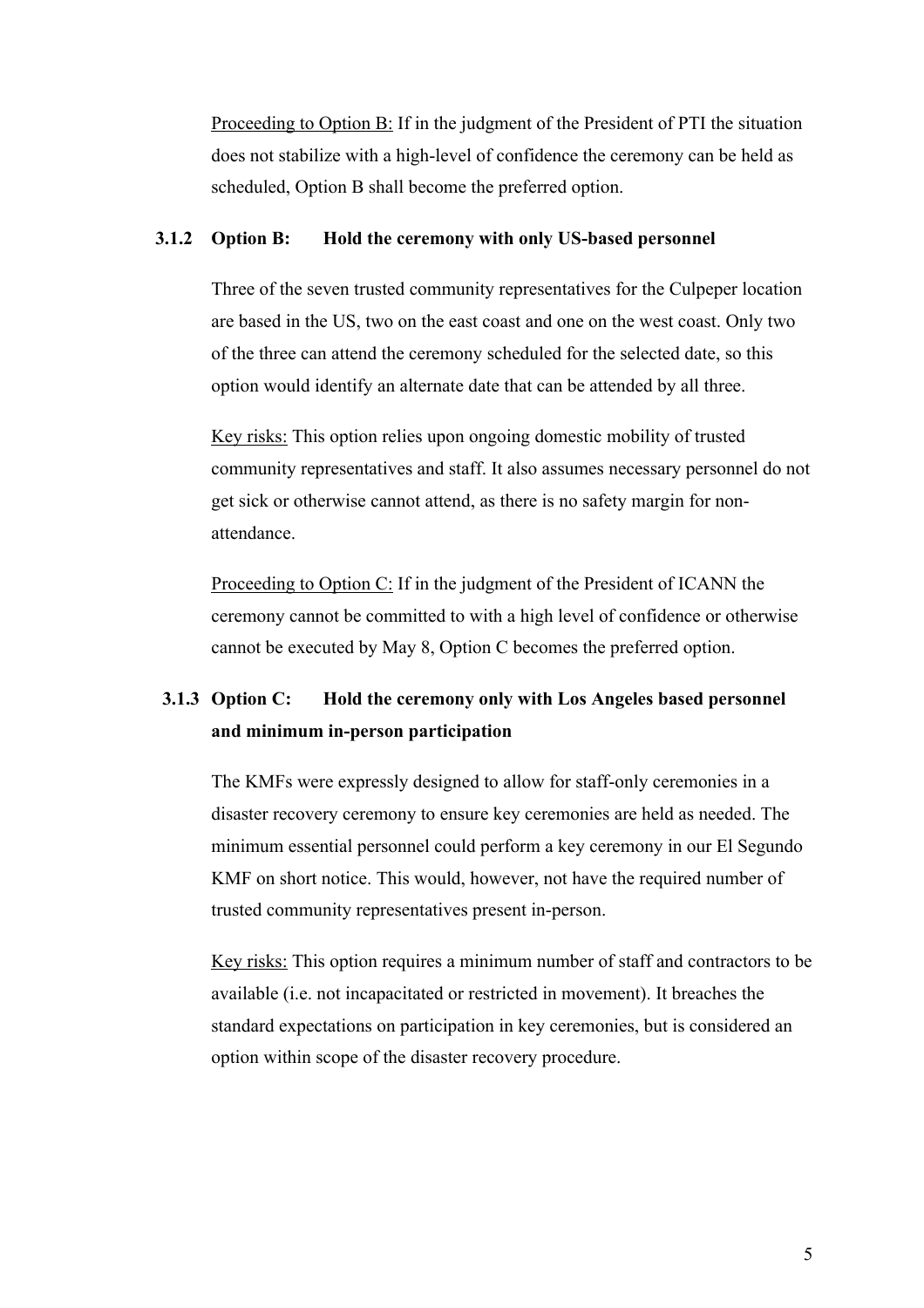Proceeding to Option D: If the ceremony cannot be conducted by June 19, Option D becomes the ultimate option. The Board of ICANN shall make the final determination to move to Option D.

### **3.1.4 Option D: Suspend signing of the DNS root zone**

This is the final option if there is no conceivable way to activate the KSK and perform signing operations. There would need to be a massive education campaign at short notice to have resolver operators disable DNSSEC validation. There is a high risk of widespread outages as it is not possible to ensure global implementation, and high risk this will fatally compromise trust in DNSSEC in general as a technology.

This is considered highly unlikely, but nonetheless the final option. Without exercising the option, in the absence of a successful key signing ceremony, DNSSEC validation would be unsuccessful starting in July 2020.

### **3.2 Sign key material covering two calendar quarters**

A standard key ceremony generates signatures that cover one calendar quarter (3 months). Generating signatures that cover additional calendar quarters in this key ceremony will provide greater resilience to root zone operations during a period of ongoing uncertainty. Should a prolonged threat materialize, this additional time will allow for consideration of long-term changes to the current key ceremony model if necessary.

Based on the feedback from the trusted community representatives, we expect to generate signatures for three quarters, covering nine months. Such an action would relieve the need to hold a key signing ceremony for the remainder of 2020, therefore the next ceremony would be needed around February of 2021. The key material for the additional quarters would be held securely by ICANN and released to the Root Zone Maintainer in accordance with the normal schedule.

### **4. Stakeholder Consultation**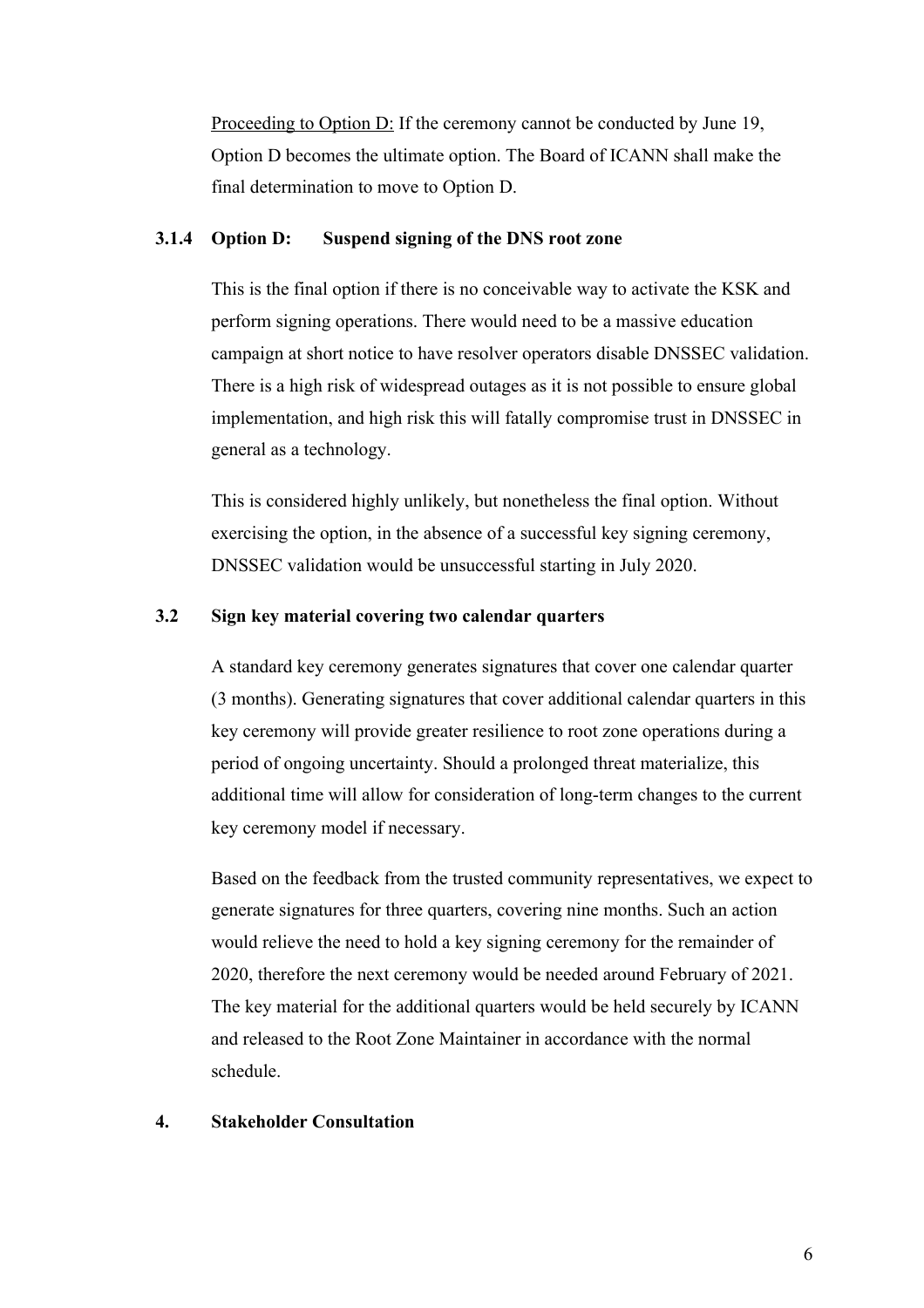In preparing this approach, staff engaged with:

- those scheduled to take part in the April 2020 ceremony;
- the third-party auditor;
- the root zone maintainer;
- the vendors that support the key ceremonies;
- the trusted community representatives and former ceremony attendees;
- ICANN's Root Zone Evolution Review Committee, comprised of representatives of ICANN's various sponsoring organizations and advisory committees; and
- the DNS-OARC operations mailing list; and
- the KSK Rollover project mailing list.

General notice of this approach was also provided to our public announcement mailing list, comprised of around 700 subscribers interested in Root KSK management.

Discussions focused on the viability of elements of the proposal, their impacts on operations and the control environment, and steps necessary to retain the high levels of trust that ICANN enjoys with respect to how it manages the KSK.

## **5. Fiscal Impact**

This proposal is not anticipated to have a material fiscal impact beyond normal operational costs associated with KSK management.

## **6. Public Consultation Requirements**

This matter relates to IANA Naming Functions operations, performed by PTI under contract from ICANN. Procedures that are used in KSK operations must be approved by the Policy Management Authority, an internal ICANN Org committee. There is no formal public comment requirement, however, IANA staff will continue to consult with the trusted community representatives and other stakeholders to implement and adapt these plans. A communications strategy will be developed to support awareness of any operational changes and impacts.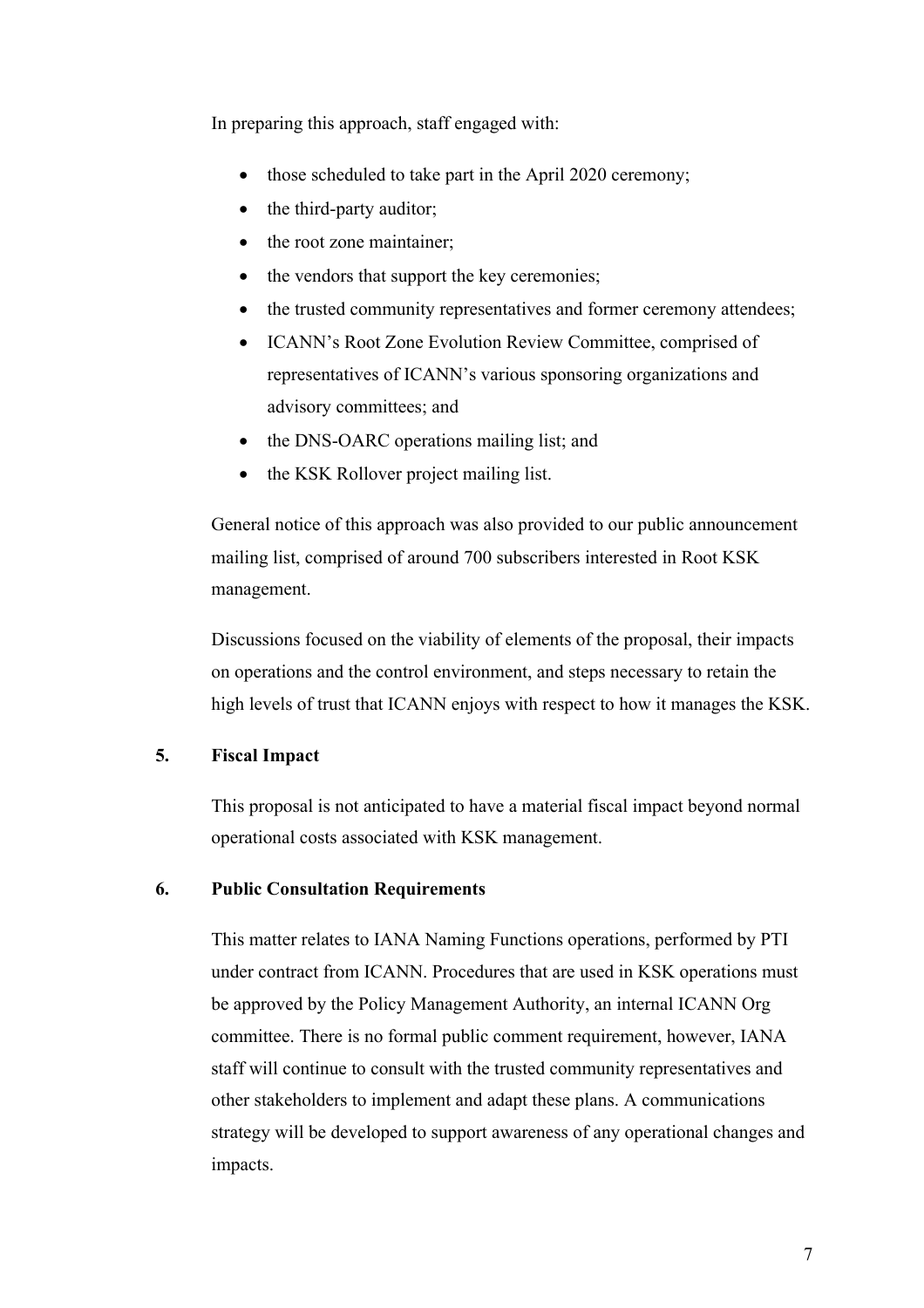### **7. Public Interest**

The Board's action is within the public interest and within ICANN's mission as it will help to continue to ensure the stable and secure operation of the Internet's unique identifier systems. The inability to conduct the next key ceremony would result in widespread DNS resolution failure globally in July 2020 as DNSSEC would cease to function. The Board's action will help ensure that DNSSECenabled devices will be able to resolve any domain names.

## **8. Key Risks**

The following risk considerations were factored into the Board's deliberations on this action.

## **8.1 Travel of attendees is interrupted**

The primary risk that this plan is designed to address is the inability of attendees to attend the key ceremony. The suggested mitigation is the graduated approach to different options to hold the ceremony, up to and including holding a ceremony only with staff in the Los Angeles metropolitan area, that will not require air or interstate travel.

## **8.2 Facility operator suspends access to facility**

The company that provides the facilities in which the KMFs are based may suspend access as part of their response to the pandemic. The suggested mitigation would be to advocate to their senior management, through trusted proxies if necessary, to make an exception given the requirement to hold this ceremony to support critical Internet infrastructure and Internet operation. ICANN has been in discussion with the US Government about issuance of special guidance should it be necessary to retain the access needed to perform the key ceremony.

### **8.3 Government suspends access to the facility, and/or constrains travel**

Governments at different levels may impose restrictions on travel or gatherings that impede the ability to hold the ceremony. ICANN can advocate for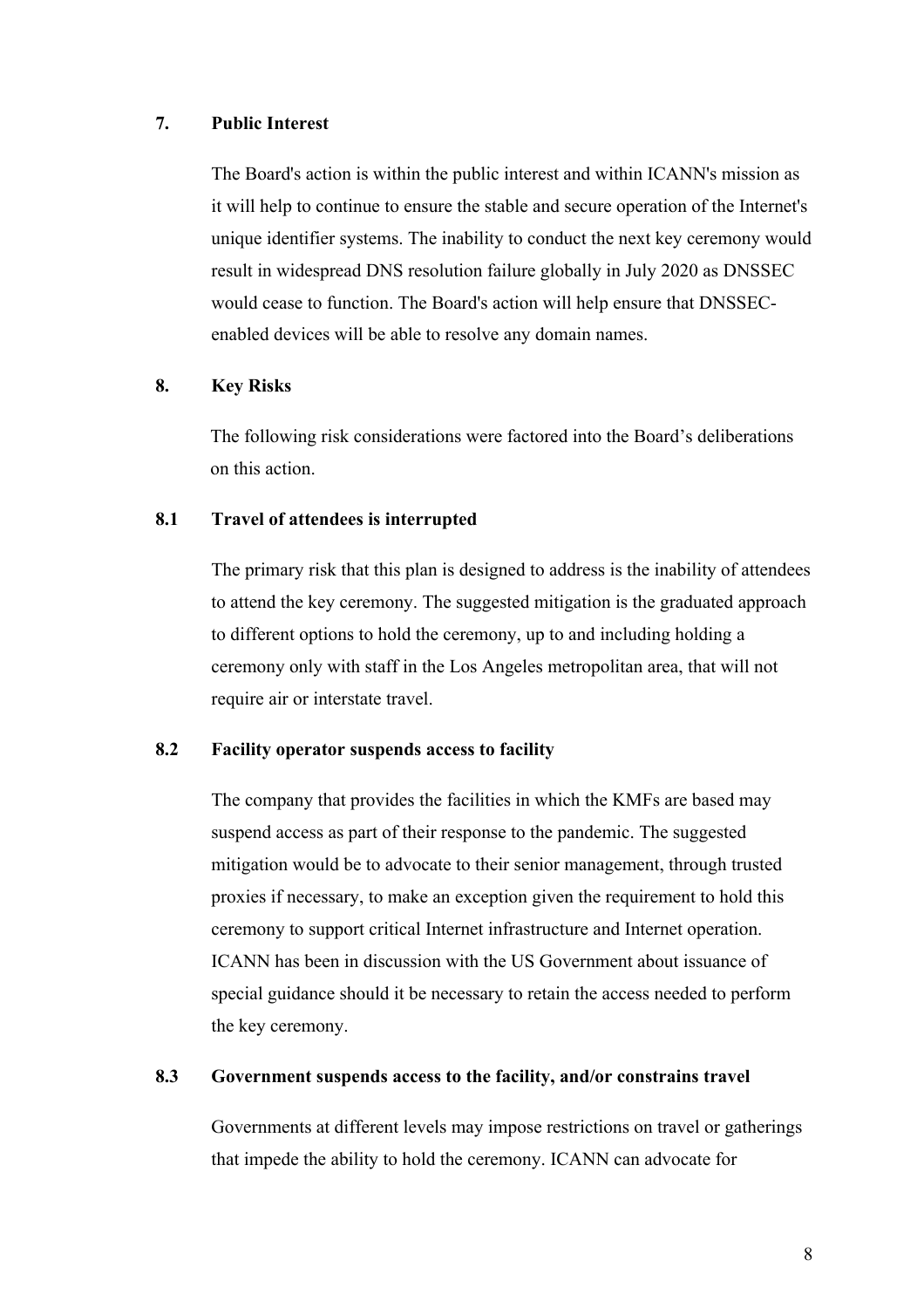exceptions to be made through the appropriate channels, as described in the previous section, noting the requirement to hold this ceremony to support critical Internet infrastructure and Internet operation. In particular, ICANN has existing relationships with governments that can be used to seek such exemptions.

### **8.4 Staff become ill or otherwise indisposed**

The minimum essential personnel may be incapable of performing the ceremony because they themselves are ill, quarantined or otherwise unavailable. The primary mitigation is PTI staff and other support staff from ICANN Org have been implementing social distancing since the beginning of March 2020 to limit potential transfer of illness. Additionally, there is approximately a three-month window to traverse the options presented, with sufficient slack to allow the exact date within each option to be adjusted to allow for recovery and still be held.

### **8.5 Option C undermines community trust in KSK stewardship**

Holding a ceremony without the standard protections, including third-party community witnesses physically in the KMF, may dilute trust in the management and stewardship of the KSK. To mitigate this, the ceremony would still be conducted to audit standards, under supervision of a third-party auditor, and all materials (including comprehensive audit footage and ceremony artefacts) would be posted online as is standard. Live streaming of the ceremony would be provided and enhanced to allow those not present to observe and interject with concerns or questions. TCRs and other stakeholders have been consulted on how to conduct an Option C ceremony so it is performed to their maximum satisfaction given the necessary constraints. We would strive to obtain buy-in from TCRs and other stakeholders that this would be the right compromise given the alternatives.

#### **Signature Block:**

Submitted by: Kim Davies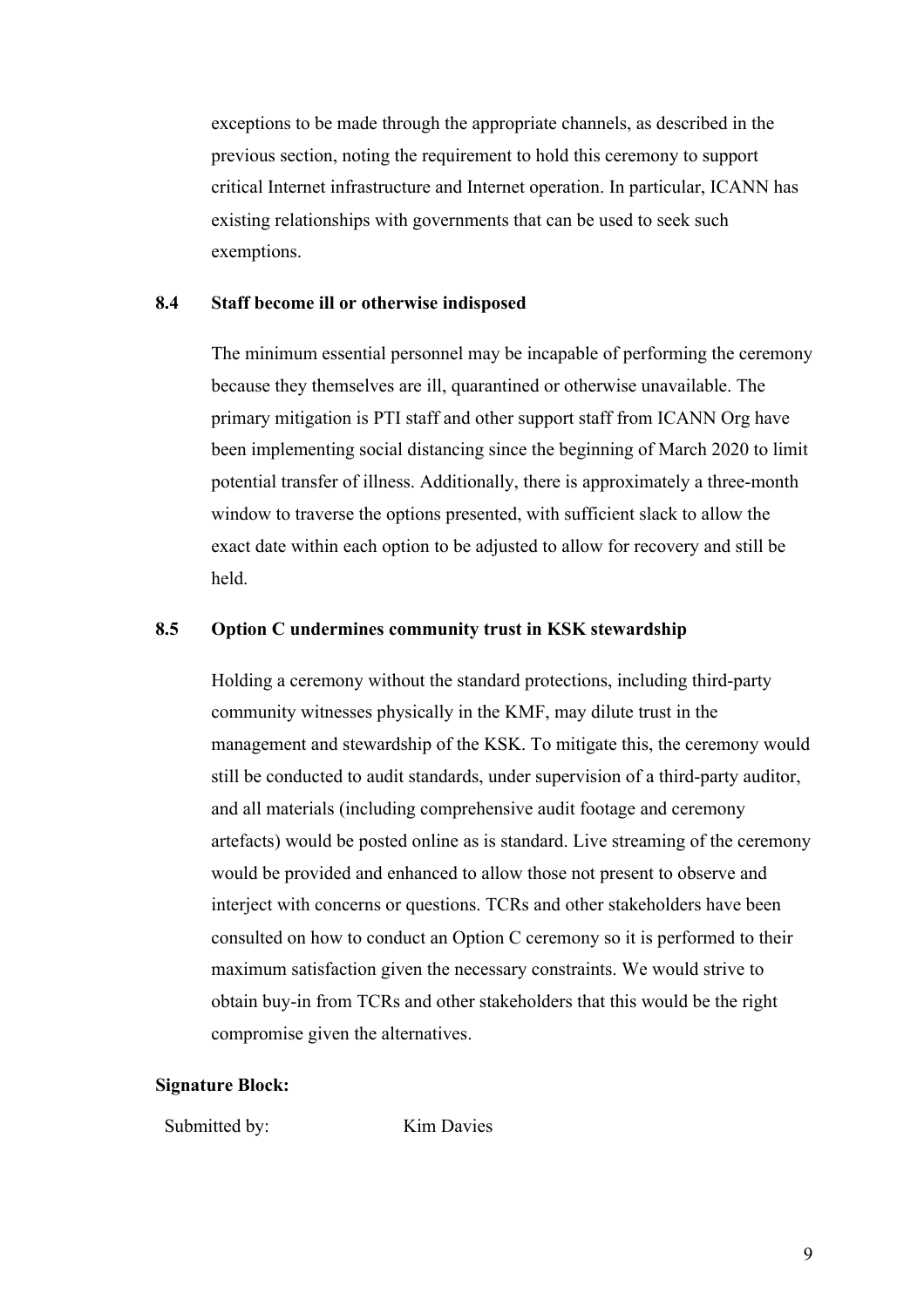| Position:   | Vice President, IANA Services; President, PTI |
|-------------|-----------------------------------------------|
| Date Noted: | 6 April 2020                                  |
| Email:      | kim.davies@iana.org                           |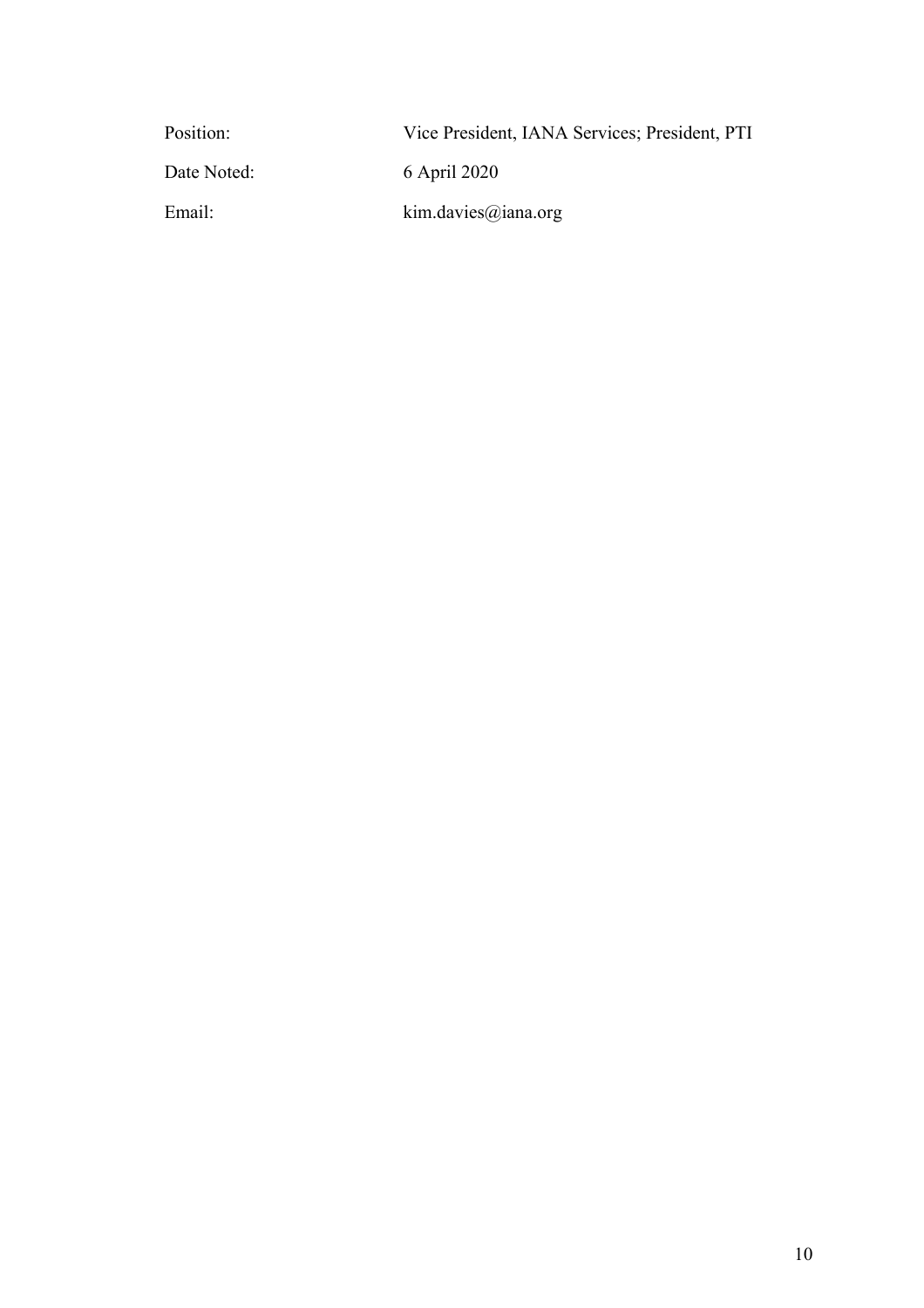## **REFERENCE MATERIALS – BOARD PAPER NO. 2020.04.16.XX**

## **TITLE: Contingency Plans for Key Signing Key Ceremony**

The following provides additional background information regarding KSK Key Signing Ceremonies, including the participation requirements and roles of those participating.

## **1 Ceremony Participation Requirements**

The roles needed to perform a routine key ceremony are as follows, along with the number required to be physically present (per the DPS and associated procedures):

| Role                                   | Standard       | Minimum        |                                                                                                |
|----------------------------------------|----------------|----------------|------------------------------------------------------------------------------------------------|
| Cryptographic<br>Officers              | 5              | 3              | Community volunteers,<br>geographically dispersed                                              |
| Ceremony<br>Administrator              | $\overline{2}$ | $\mathbf{1}$   | ICANN staff (alternative<br>procedures needed if only 1 due to<br>dual-occupancy requirements) |
| Internal<br>Witness                    | $\overline{2}$ | 1              | ICANN staff (alternative<br>procedures needed if only 1 due to<br>dual-occupancy requirements) |
| Safe Security<br>Controller            | $\overline{2}$ | $\overline{2}$ | <b>ICANN</b> staff.                                                                            |
| System<br>Administrator                | $\overline{2}$ | $\theta$       | ICANN staff. Other roles can do<br>double duty as System<br>Administrator in dire situations.  |
| Root KSK<br>Operations<br><b>Staff</b> | $\overline{2}$ | 1              | ICANN staff. Also serve as relief<br>Ceremony Administrator and<br>Internal Witness if needed. |
| Root Zone<br>Maintainer staff          | $\overline{2}$ | $\theta$       | Verisign staff. May participate but<br>can do so virtually, with prior<br>preparation          |
| Third party<br>auditor                 | $\overline{2}$ | $\theta$       | RSM (audit firm) staff. Potential<br>for remote participation.                                 |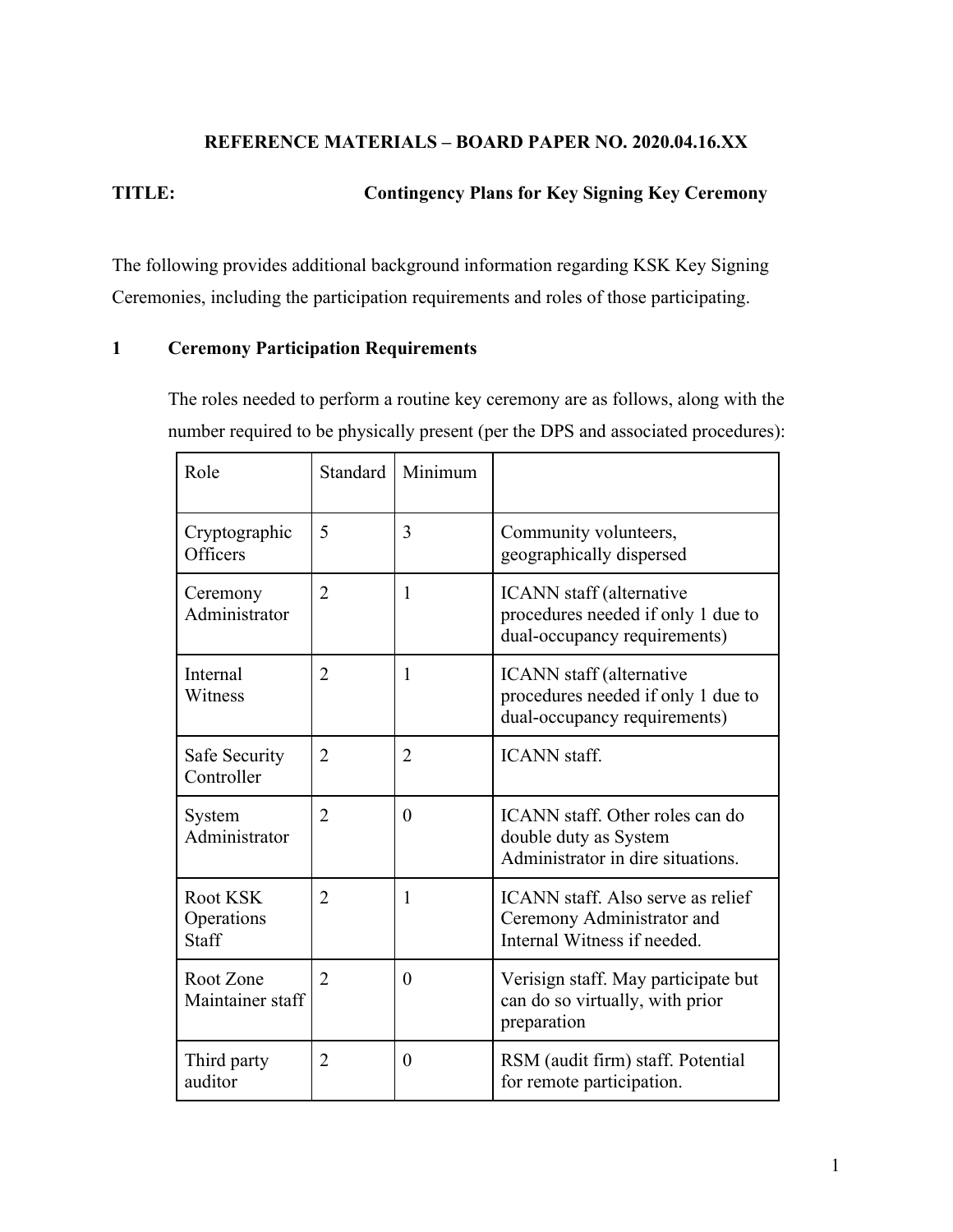| Physical       |  | ICANN staff. Work is performed |
|----------------|--|--------------------------------|
| Access Control |  | remotely.                      |
| Manager        |  |                                |

## **2 Breakdown of personnel locations**

## **2.1 Cryptographic Officers**

Three of seven cryptographic officers are needed to perform a ceremony in their respective facilities. Roles fulfilled by "trusted community representatives" (TCRs) may not be interchanged with those from another facility without a prior credential swap.

- KMF West (El Segundo, California): Mauritius, Portugal, Russia, Tanzania, Uruguay<sup>1</sup> ( $\times$ 2), United States (Maryland).
- KMF East (Culpeper, Virginia): Brazil, Netherlands, Togo<sup>2</sup>, Sweden<sup>3</sup>, United States (×3, Philadelphia, Seattle, Virginia)

## **2.2 Ceremony Administrator**

There are qualified ceremony administrators on staff based out of the Los Angeles (LA) and Washington (DC) ICANN offices. There are former ceremony administrators on staff that could be re-provisioned into the role, plus PTI staff are capable of stepping into this role if emergencies dictate.

## **2.3 Internal Witnesses**

There are qualified internal witnesses based out of the LA and DC ICANN offices. There are former internal witnesses on staff that could be re-provisioned into the role, plus PTI staff are capable of stepping into this role if emergencies dictate.

<sup>&</sup>lt;sup>1</sup> One Uruguay-based TCR joined ICANN staff on 16 March 2020, and is therefore disallowed to act as a TCR due to conflict-of-interest, and will be replaced at the earliest opportunity.

 $2$  TCR has signaled their desire to retire from this position, and was originally scheduled to be replaced with a backup TCR from Sri Lanka during this ceremony.

<sup>&</sup>lt;sup>3</sup> TCR has signaled their desire to retire from this position, and was originally scheduled to be replaced with a backup TCR from the Czech Republic during this ceremony.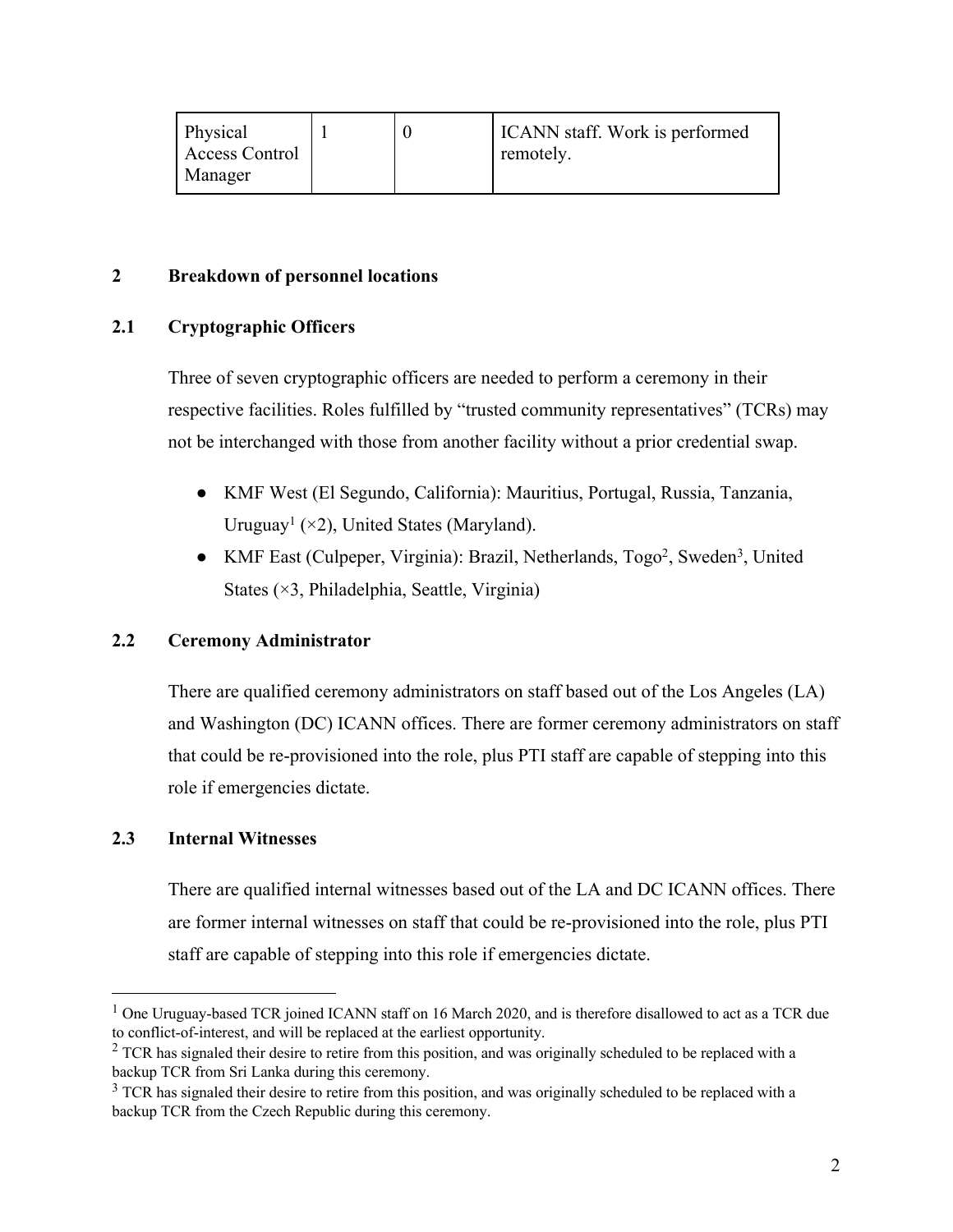## **2.4 Safe Security Controllers**

Two are needed for a given facility, one for each safe. These roles are not interchangeable; however, exact personnel could be re-provisioned.

| KMF West (El Segundo, California) |                                | <b>KMF</b> East (Culpeper, Virginia)        |                                  |
|-----------------------------------|--------------------------------|---------------------------------------------|----------------------------------|
| Safe 1                            | Safe 2                         | Safe 1                                      | Safe 2                           |
| 2 in Los Angeles<br>metro area    | 2 in Los Angeles<br>metro area | 1 in Chicago<br>1 in Northern<br>California | 2 in Washington<br>DC metro area |

### **2.5 System Administrators**

There are qualified ceremony system administrators on staff based out of the LA and DC offices.

### **2.6 Root Zone Maintainer**

The RZM staff are based out of Reston, Virginia, proximate to KMF East. Participation by RZM staff can be virtual by prior arrangement.

### **2.7 Physical Access Control Managers**

The two PACMs are both located in the LA office. They are not required to be physically present but must be available to arrange privileged access to the KMF for all other trusted roles.

### **3 Ceremony Timing Requirements**

Each ceremony's baseline requirement is to sign key material that is valid for the subsequent calendar quarter. For example, the key ceremony held in the 1st Calendar Quarter of 2020 (around February) signs material that will be used in operations in the 2nd Calendar Quarter of 2020 (from April to June 2020).

The DNSSEC Practice Statement stipulates key ceremonies shall be conducted "no later than 33 days" before the start of the subsequent calendar quarter. While this window is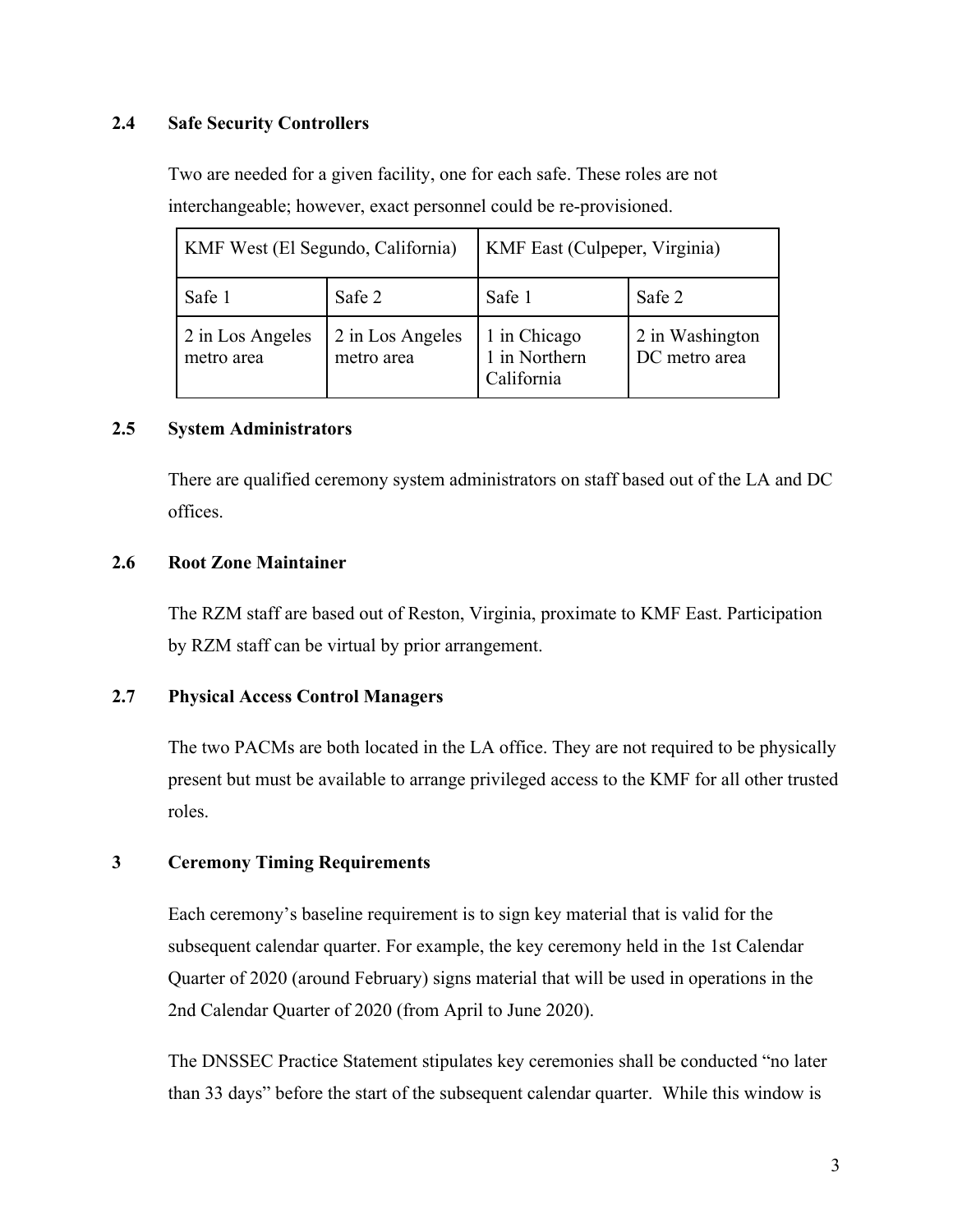potentially adaptable through a change to the DPS, real-world logistics also inform the window in which the ceremony can be held. The Root Zone Maintainer requires time to process the key material and perform its own testing before using it in operations.

The selection of a quarterly cadence is a balance between limiting the duration of pregenerated signatures against the complexity of holding key ceremonies. Generating signatures for extended periods of time weakens security as there is a vector of compromise that cannot be contained if those signatures are disclosed.

## **4 Existing contingency procedures**

One of the operational procedures is the "Root Zone KSK Operator Function Disaster Recovery and Business Contingency Procedure". This is reviewed at least once annually, and approved by the Root KSK Policy Management Authority (PMA)<sup>4</sup>.

The procedure considers three scenarios in-scope, one being directly relevant:

"KSK Signing Disaster: Unable to produce a Signed Key Response (SKR) in time using either site within the 90-day quarter before the Resource Record Signature (RRSIG) on the Domain Name System KEY (DNSKEY) RRSIG expires"

The disaster recovery scenarios in this procedure spell out the steps that need to be taken, but do not define formal decision making processes around these events. It generally empowers the cryptographic key managers within PTI staff (formally known as the Root KSK Operations Security, or RKOS) to make the determination such a disaster has occurred, and to take the necessary steps. The current procedure contains no nuanced decision points that involve different levels of approval depending on the specific nature of the event, however adoption of this graduated contingency approach will be reflected in revised procedures.

### **5 Considered contingency options**

<sup>&</sup>lt;sup>4</sup> The PMA is a committee of representatives from multiple ICANN departments that meets at least once a year to, at a minimum, review and approve KSK management procedures.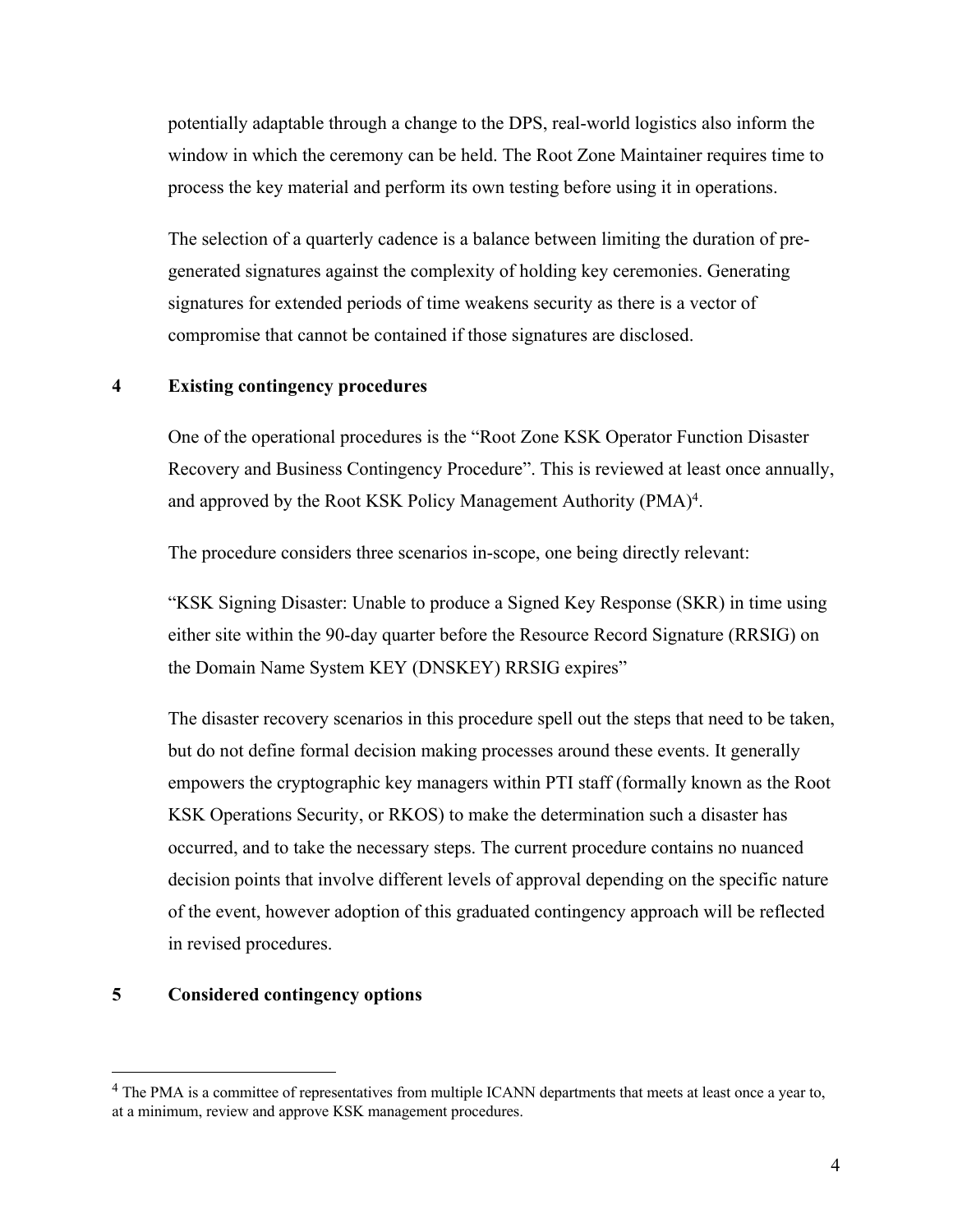This is not an exhaustive list of all possible options, but represents some key areas explored.

### **5.1 Ceremony rescheduling**

Ceremonies are scheduled at an ideal time based on maximum availability of the trusted roles, within the prescribed policy window. They are normally scheduled to provide sufficient schedule slack such that they can be rescheduled successfully without adverse impact.

Advancement. The ceremony could potentially be held earlier, on the assumption there could be less impact on mobility due to the Coronavirus pandemic the sooner it is held.

Postponement. Short-term impacts (lasting no more than a few weeks) could be mitigated through simple postponement. To be compliant with the DPS, the ceremony must happen no later than 33 days before the start of the next quarter. Breaching that provision would still allow operational delivery much closer to the start of the quarter. Verisign has previously indicated that they need the key materials no later than a week before the start of a quarter.

## **5.2 Relocation of ceremonies to opposite facility**

The key management facilities are practically replicas of one another, and while our standard operating procedures result in us using alternate facilities for each scheduled ceremony, this can be adjusted if necessary.

This would mitigate risk relating to the ability of specific individuals to attend to satisfy quorums at one facility only. It does not mitigate risks that impact both facilities. Notably, at present there are three US-based individuals capable of meeting the quorum for the East coast facility, although one is based in Seattle and therefore not proximate to the facility.

Not exercising alternate facilities increases the time between use of the KMF (currently each KMF is used with a 6-month interval), and there is a greater risk of undetected compromise or equipment failure in an individual KMF if it is used less often. Some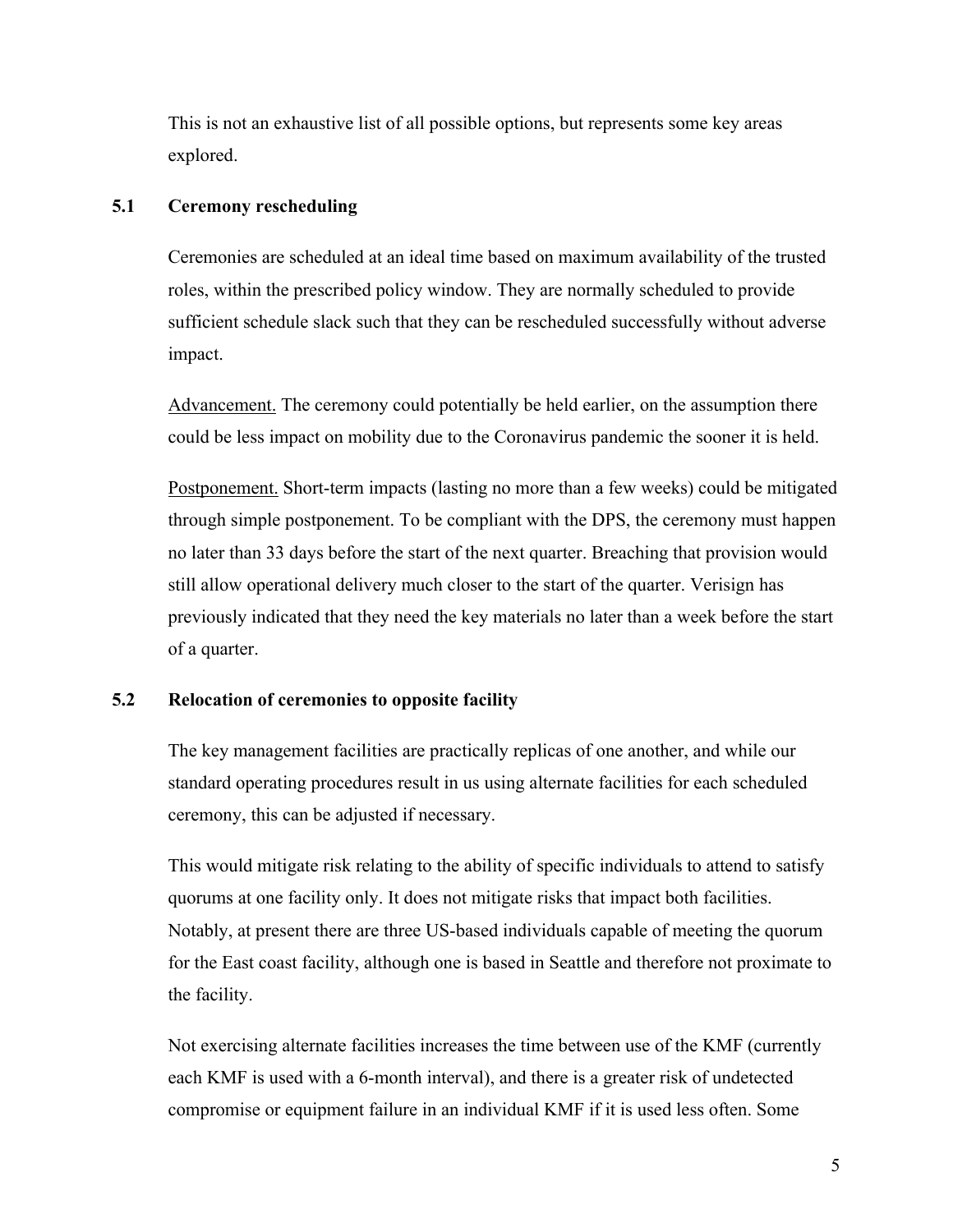TCRs have recently focused on their role of regularly reviewing the chain-of-custody within each KMF as part of their responsibility, and not being able to witness the materials for an extended period means they cannot discharge this responsibility.

## **5.3 Signing of key material for extended period**

Signing key material for a period beyond the subsequent quarter would alleviate the need for key ceremonies to happen as regularly. This would mitigate risk relating to general uncertainty concerning the ability to hold subsequent planned ceremonies.

A revision to the DNSSEC Practice Statement was approved by the PMA to allow for this during disaster recovery operations. Generating additional signatures with no compensating controls lowers the security in the current design which limits the amount of key material provided to the RZM to no more than those needed for a single quarter. However, this is mitigated through withholding the return of the additional signatures to Verisign until they would normally be needed.

## **5.4 Induct replacement Cryptographic Officers**

If travel is prohibitive based on the geographic location of the cryptographic officers (COs), new COs could be inducted as replacements to fulfil the roles of those who cannot travel. There are two ways this can be facilitated:

- An orderly handoff via a trusted mechanism from the relinquishing CO to the new CO. We aim to perform this in a key ceremony context ideally (requires travel), but could be in a third-party locale that both COs can mutually visit with suitable witnesses.
- The relinquishing CO's credential is treated as lost/unavailable. Locksmith reprovisions a new lock assembly for the new CO in a key ceremony. This process has been used twice before when a retiring CO was unable to travel to a final ceremony to perform a hand-off.

There is a potential consideration of always having 3 US-based TCRs for at least one of the facilities that are likely to be able to travel within the country, independent of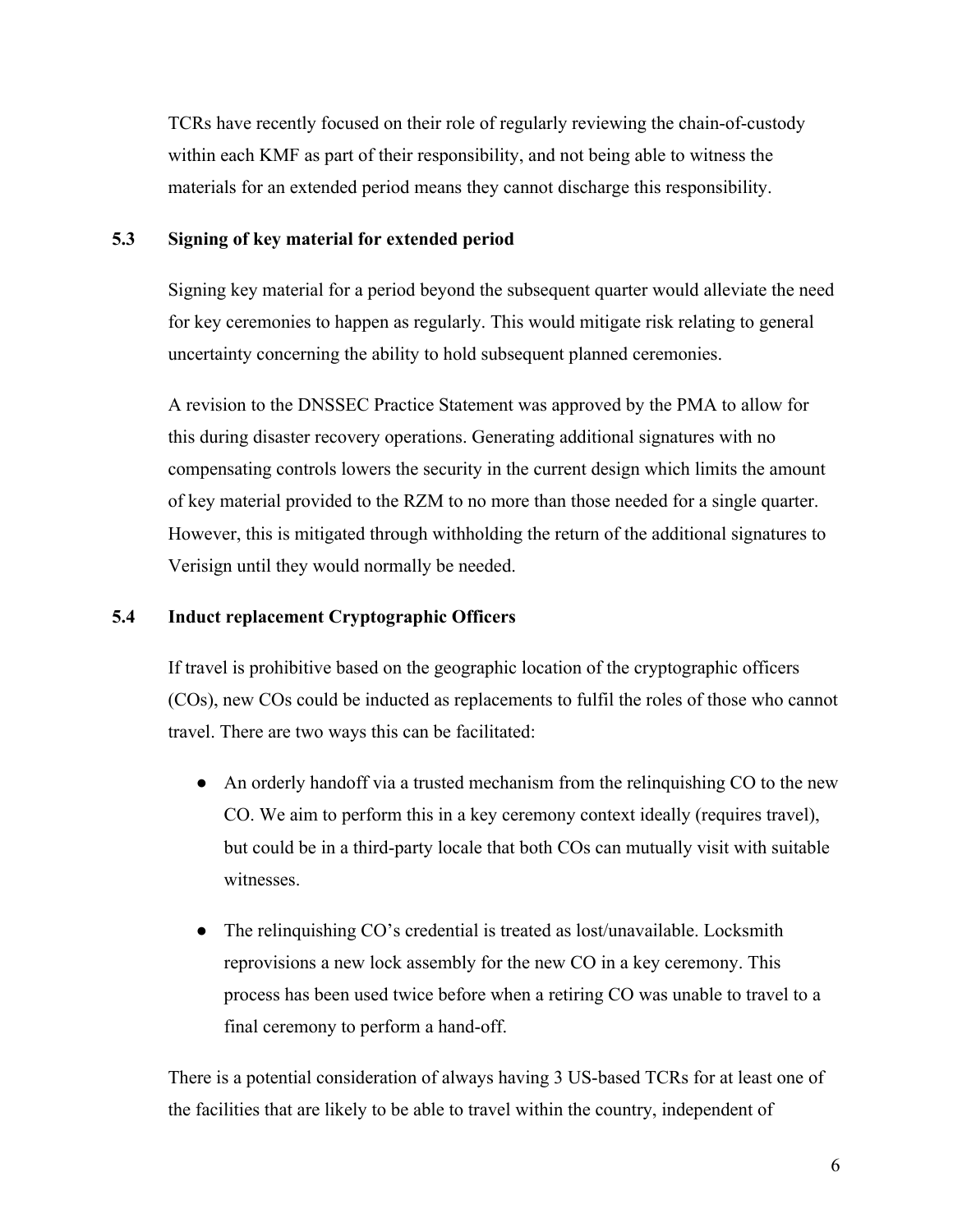international events. By circumstance (due to TCR relocation) this is the current situation, but it is not by design, and the current policies guide us to avoid this scenario due to collusion risk. Further, there is no guarantee that localized quarantines (either within parts of the US, or of the TCR individually) wouldn't cause this approach to fail.

### **5.5 Increase pool of Cryptographic Officers**

The most central trust configuration of the KSK arrangements is the need for 3 of 7 COs to perform ceremonies. Both of these numbers are configurable, but have been selected as a balance of practicality versus risk. Increasing the pool of 7 increases collusion risk, as does decreasing the need for 3; but does provide greater resiliency and likelihood of success in performing ceremonies.

To reconfigure this arrangement requires all 7 of the existing COs plus the entire new class of COs to be present to regenerate all the key shares, therefore this cannot be done during an adverse event, it must be done in advance with maximum attendance (akin to Key Ceremonies 1 and 2 in 2010, when the two facilities were originally commissioned.)

Such a change must be carefully considered. Around five years ago, staff explored rearchitecting the CO role to allow sharing of responsibilities between East and West coast COs, but this line of research was criticized by the TCRs and not pursued. Such a system was intended to allow a west coast CO to substitute for an east coast, and vice versa.

### **5.6 Increase staff pool to minimize travel requirements**

Ideally, key ceremonies could be accommodated through only local travel for supporting staff. With sufficient staff roles available near each facility, air-travel would only be necessary for the TCRs performing the CO roles.

Whilst significant progress has been made in this direction, there is insufficient staff with suitable qualifications near both facilities to perform this at this time. Investment could be made to, for example, base PTI staff in the DC office to make it more resilient in this regard if this was considered a priority objective.

## **5.7 Remote participation by Root Zone Maintainer**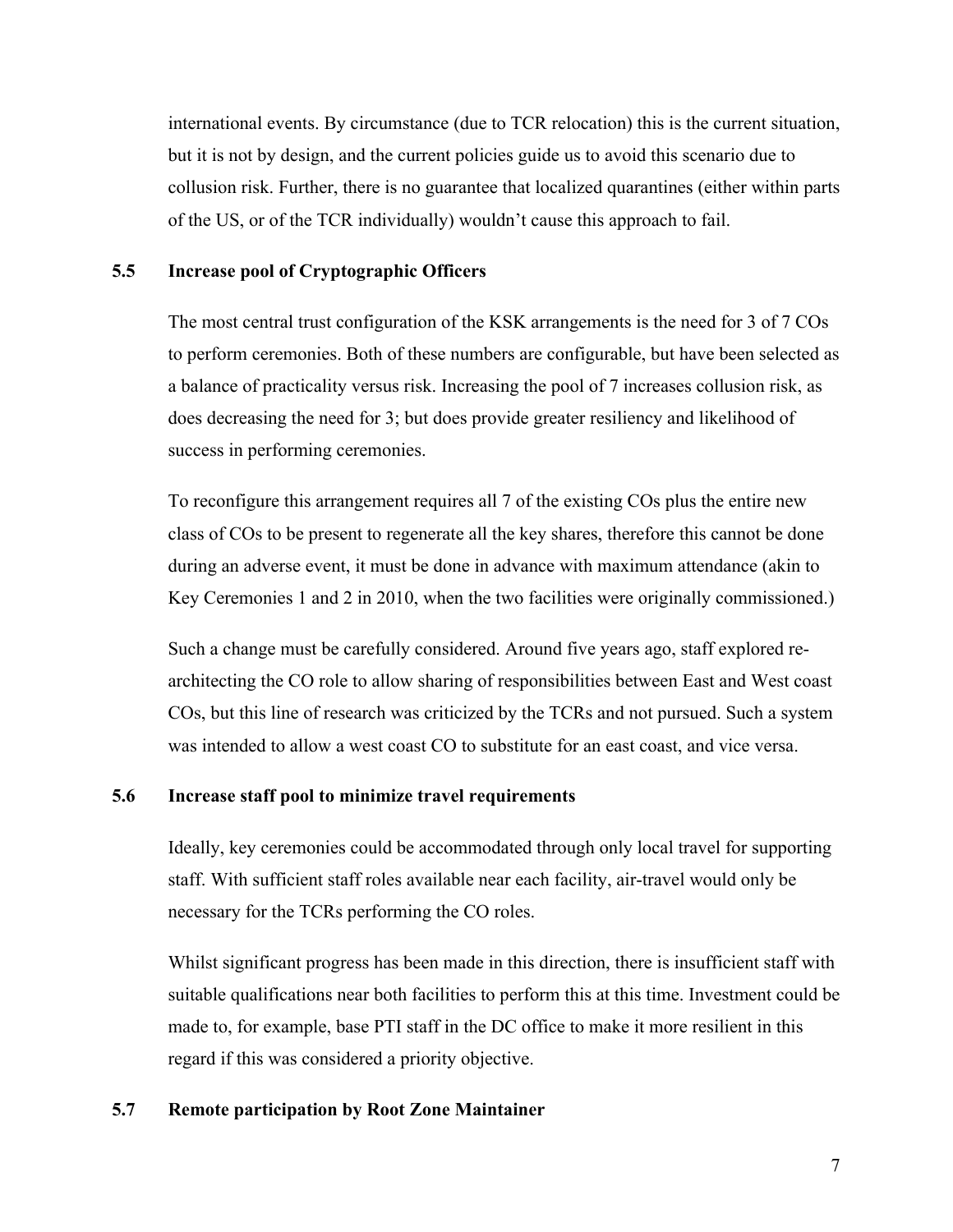Conventionally the root zone maintainer is physically present to perform their role. However, there is precedent for it being remote. Due to a weather emergency, the role has been performed remotely in the past. This does require prior exchange of trust materials before the ceremony, which can be done online.

## **5.8 Remote participation by auditors**

While third-party auditors have been present at every ceremony, and we believe it is important for overall trust to seek this, it is not a fundamental requirement for them to be present. The auditors can satisfy their observations using audit materials tendered after the fact, with possible augmentation through monitoring of a live feed of proceedings.

## **5.9 Perform ceremony below participation minimums**

Ceremonies could conceptually be held without having sufficient number of participants to meet minimums dictated by the policy and design of the system. While such changes would violate policies, this may be assessed as the least-worst option depending on the nature of the situation, and/or be cured through explicit disaster recovery scenarios being added to the policy with the trigger conditions being defined.

| Role                           | What's involved                                                                                                                                                                                                                                                                                                           |
|--------------------------------|---------------------------------------------------------------------------------------------------------------------------------------------------------------------------------------------------------------------------------------------------------------------------------------------------------------------------|
| Cryptographic Officer<br>(TCR) | Drill their individual lockbox to retrieve their<br>secure credential. Have a surrogate use their<br>credential. Mitigate potential risks through 100%<br>audit camera coverage of key share at all times.<br>Likely requires a locksmith to drill and remediate.<br>Requires after-action plan to restore trusted state. |
| Ceremony Administrator         | Can't perform a ceremony without a CA, as the<br>CA does the 'work' of the ceremony.                                                                                                                                                                                                                                      |
| <b>Internal Witness</b>        | Unrealistic to hold a ceremony without an IW, as<br>they perform dual occupancy with the CA.<br>Theoretically, performing a ceremony without<br>dual occupancy means subverting all logical<br>security in the KMF (overriding door locks and<br>ignoring alarms, reprogramming access control<br>system, etc.)           |